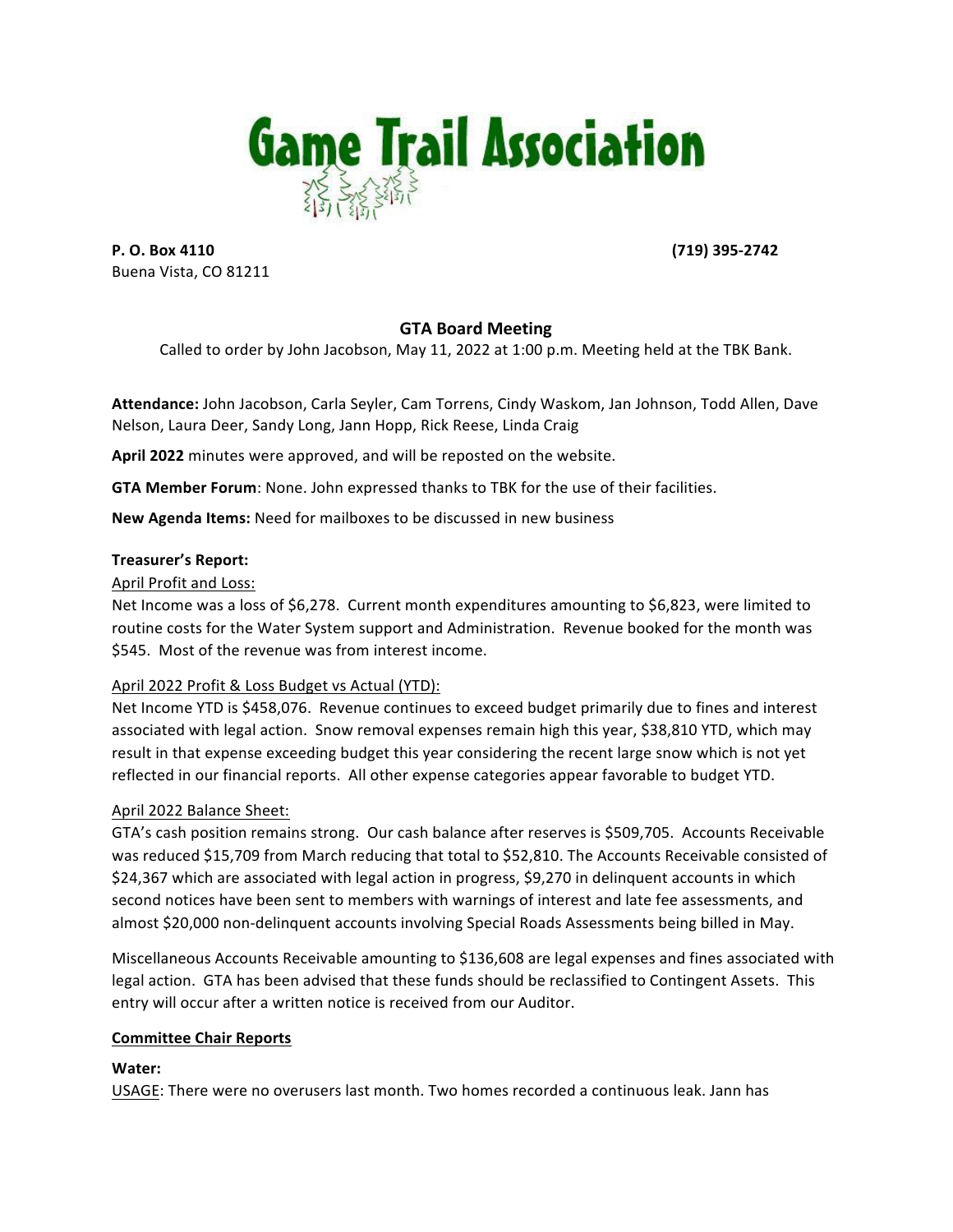contacted both, but is still waiting for their reply. Committee members found the leak on Tank H that started in March. It appears the homeowner on San Isabelle turned his own curb valve back on when the frozen water line thawed out; however, it was not properly turned on all the way allowing water to leak out of the weep hole on the valve. We lost about 100,000 gallons of water due to this action. This is why the Committee never allows homeowners to turn their own valves on or off.

SYSTEM MAINTENANCE: Members had to replace the electric fill valve on Tank I and are in the process of redoing the electronics to avoid future failure of the valve. The Committee is also draining and refilling tank C in order to turn well C back on.

Utility Technical Services is coming on June 1st to assist the Committee in finding the leak behind Overlook Drive served by Tank B.

Home owners are reminded to contact a member of the Water Committee in the case of any outages or other problems.

#### **Forestry:**

WILDLAND FIRE ACTION PLAN - Gary Craig is continuing to collect feedback from committee chairs and local first responders. After a discussion about the need to have a plan available for residents during the upcoming fire season, Gary will be asked to re-submit his current work to the Board, who will quickly review it before sending the draft to GT members, with the understanding that additional adjustments may be made.

EDUCATIONAL PROGRAMS - Judy Wait has arranged for a "Bad Bugs and Dwarf Mistletoe" field presentation with Katherine Hargrave, a retired CSFS forester. An emailed invitation went out to Game Trail residents the first week of May. The field walk will be June 4 at 10 a.m. with the lots yet to be determined.

On April 30, Dana Braatz facilitated a tree seedling planting workshop. There were 15 Game Trail residents that attended. Water restrictions were emphasized.

Kari Allen and Mark Winter are working on a letter to be used by all Forestry Committee members to invite neighbors to participate in a defensible space evaluation. Once the letter is drafted, interested committee members may send it to their own close-proximity neighbors. The Board also discussed the need to enforce rules regarding diseased and downed trees on lots that are not being maintained. (The Master Covenants state: "Each property owner shall maintain the trees on his tract in accordance with approved forestry practices for protection of his trees and trees on adjoining tracts.") Also, as members of a Firewise Community, owners have a responsibility to care for their property with fire mitigation in mind.

COMMON SPACE FUEL BREAK PROJECT - The 20-Acre Common Space Fuel Break Project should be in full swing by mid-May. The logger expects it will take about a month for his part. The logger may not need to use Game Trail roads if he can access through Adventures Unlimited. Kari will organize several opportunities for volunteers to work throughout the summer to pile slash in preparation for next winter's burn and to rehabilitate the ground. Game Trail is responsible for 300 volunteer hours as its inkind contribution to the grant.

GRANT-FUNDED FIRE MITIGATION WORK FOR SOUTH & SOUTHWEST GT - We are waiting to hear from Kent Maxwell from the Colorado Firecamp regarding meetings with owners that will be involved. This is a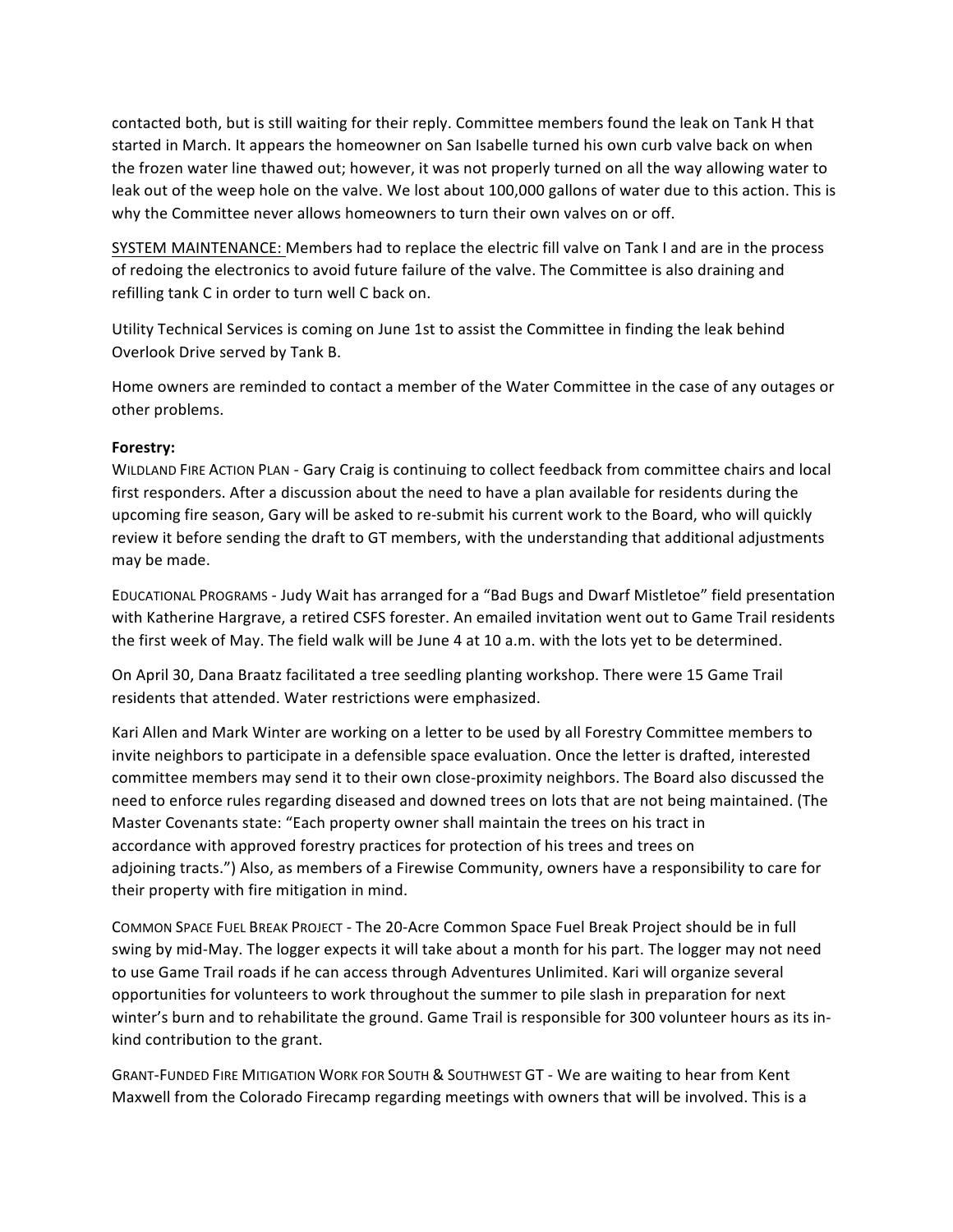crown thinning and understory treatment project for lots either adjacent to the National Forest or CR365 and is a training program for future sawyers and wildland firefighters. This grant is offered through the Colorado Strategic Wildfire Action Program (COSWAP).

## **ACC:**

The Committee reports no specific ACC issues to discuss with the BOD this month. With 13 homes under construction and three more approved and waiting for a builder, members are busy with many projects going, and a lot of communication(s), but things appear to be running smoothly at the moment with both homeowners and contractors seemingly happy with the process.

There was concern regarding the difficulty in getting insurance coverage on both new and existing properties, due to our proximity to heavily treed areas. The Board discussed revisiting the proposed Fire Station that was tabled some years ago.

## **Commons:**

### *Signage and Vandalism*

In response to the vandalism that has occurred at the Slash Pit, Todd had Ridgeline make another sign at a cost of \$81.00. A payment request was submitted to administrative assistant, Jan Johnson. It was clarified that the Roads Committee is responsible for signs on the roadways, while the Commons Committee is responsible for signs involving communication within the subdivision.

Jack Bell has arranged for Dave Anderson to refurbish two Game Trail signs at the entrance of Great Peaks and the Mail Center for \$500 each. This is the more cost-effective option primarily for two reasons: another bid to replace the signs was \$70,000, and the signs can be reconditioned with less investment in time and materials, particularly if the same paint colors are used. Scanning and updating the GT Subdivision sign at the Mail Center is in process.

John will ask Jack to revisit Denny's recommendation regarding changes to GT's video surveillance system. 

## *Trash Center*

After discussion, the Committee had the contractor re-position the trash and recycling bins in order to try to minimize neighbors' views of the bins.

There has been an increase in the number of discarded boxes that are not flattened for recycling. This creates a problem for other residents because boxes that aren't collapsed take up too much room. Committee members will forward the residents' information to Carla who will send out form letters and/or emails to the involved parties.

#### *Excess Vehicle Parking during Phase 4 Fire Risk – Wildland Fire Action Plan*

After considerable discussion regarding parking vehicles along the road to the Slash Pit, the Committee is unanimously opposed to allowing parking of any vehicles in any Common area, including the Slash Pit road. Although we would like to provide this community service, it is not advisable for the following reasons:

1) Regardless of the height of the grass, catalytic converters heat up to 500 degrees very quickly and are known for causing grass fires;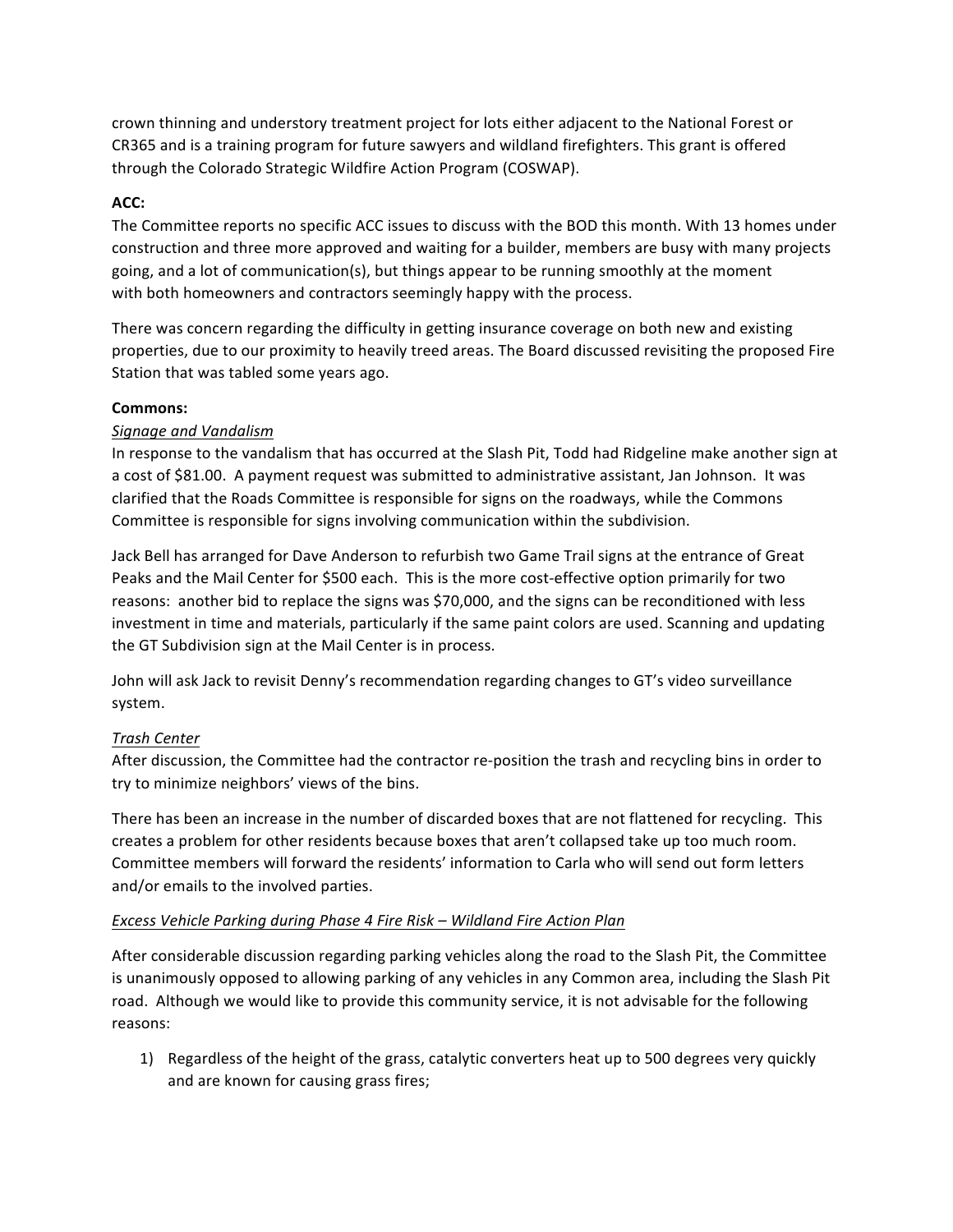- 2) During high fire risk conditions, the wind would make parking in any meadow areas, or within Game Trail an inappropriate, unsafe place to store vehicles;
- 3) If we allow parking during emergency conditions, it would be difficult to prevent residents from parking at the Slash Pit at other times;
- 4) A volunteer would be required to record information about the vehicles, their owners and contact information during emergency conditions and it is unlikely that anyone would be available;
- 5) If residents have evacuated, it would be difficult to get them to move their vehicles promptly once the fire danger has passed;
- 6) The Committee is concerned that Game Trail would have potential exposure for any damage to vehicles that may occur, during an emergency situation that we would be unable to control or mitigate.
- 7) We believe that there would be increased risk to residents due to the increased congestion along Great Peaks caused by the time and likely backlog occurring due to parking.

The Committee suggests that Fire Evacuation Planning instead consider a) contacting county facilities that may have parking available in other locations, for example, the local schools, etc. to determine if it would be possible for Game Trail residents to temporarily use their parking lots and b) consider advising residents to move one or more of their vehicles earlier to a safer location, for example, during Phase 3, if they do not wish to drive all their vehicles out of the subdivision during an emergency evacuation.

The Commons Committee also applauds the effort and thoroughness in the development of the proposed Fire Evacuation Plan.

### *Snow Fences*

Rick removed snow fences at Wellhouses A and B.

#### *Dog Runs*

Rick has dragged the west dog run and just cut the east run and they are in good shape for usage.

## *Cheatgrass*

On May 10<sup>th</sup> at 9 am, members of the Committee and volunteers met at the Mail Center to remove rocks prior to the planned mowing. Additional volunteers also will be sought for taking pictures of the cheatgrass to get a baseline. Jerri Caskey has agreed to assist in this effort. The Cheatgrass article was published in the May newsletter. Rick Reese has spoken with Steve Miles regarding our budget and anticipated schedule for mowing. As the cheatgrass has not grown significantly yet, the likely date of mowing is late May to early June. Jack Litvay brought a native plant (likely wheatgrass) to the meeting and expressed concern that mowing would kill this plant. Don explained that as it is a perennial, it would regrow after mowing.

#### *Easement Issue*

Neighbors have contacted Todd regarding trespassing on private property near an easement to the National Forest. Todd has encouraged the residents to clearly mark their property and put up no trespassing signs. The three neighbors involved are now communicating with each other to develop a plan. The Commons Committee is not involved in a private property issue. In the future, volunteers may consider placing markings along the actual easement.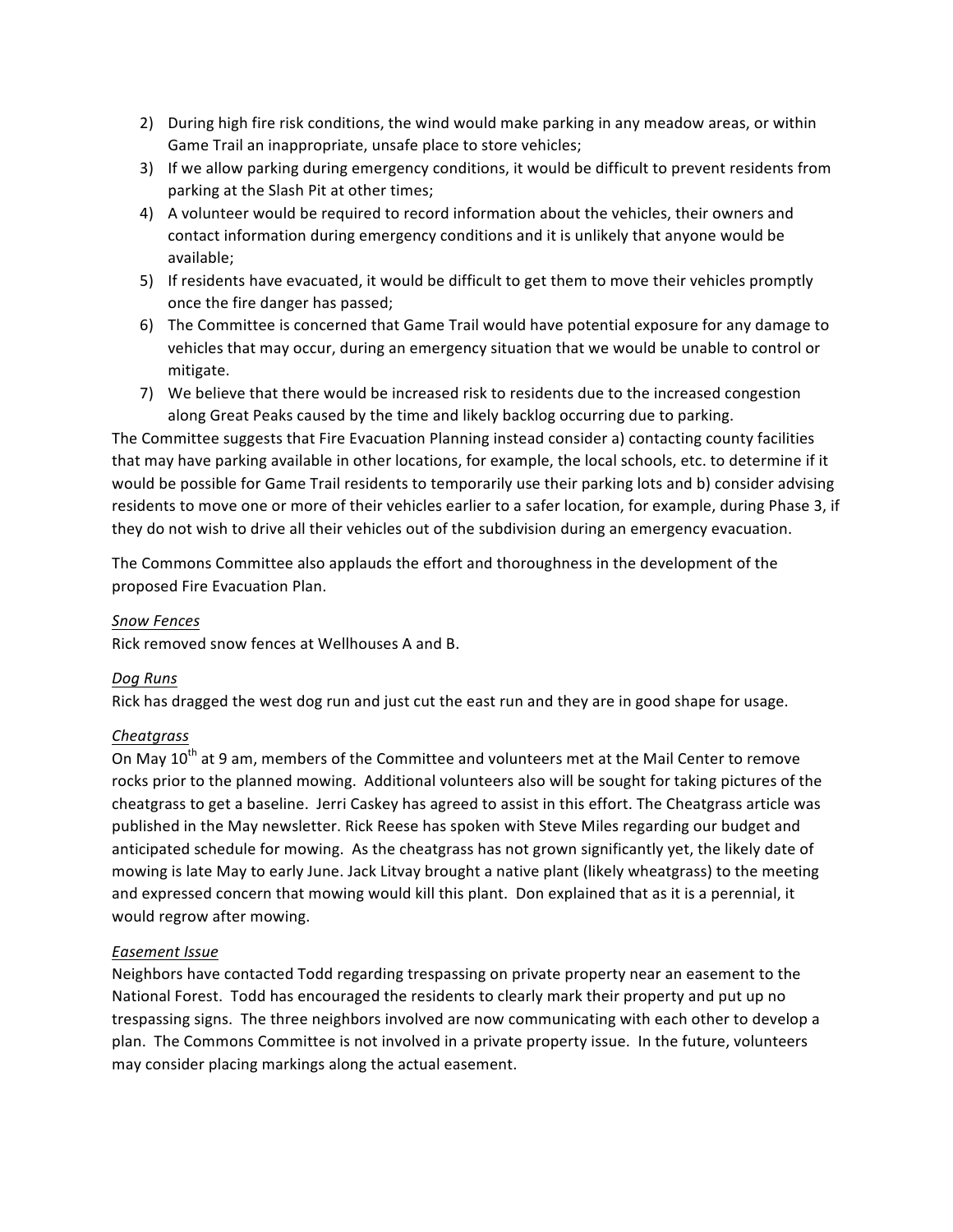### *Building Needs*

Jack Bell contacted Denny Witte, Finance Chair, to postpone the start of the Commons Building for at least one year. He will communicate that increased funding will likely be necessary due to the increased cost of construction materials and labor.

**Roads:** The Committee is ramping up roadwork for the summer. Dave and Rick drove every road in Game Trail and assessed what needs to be done on each. Durablend will be applied to some secondary roads. Other projects, including signage, are in the works.

### **Communications**: Alerts-Notices

| <b>Topic</b>                                              | <b>Date Sent</b> |
|-----------------------------------------------------------|------------------|
| Reminder: FREE Seedling Clinic April 30                   | April 20         |
| Stage 1 Fire Restrictions on BLM Public Lands             | April 22         |
| Monitored Burn in Area, Weather Permitting                | April 24         |
| Chaffee County Enters Stage 1 Fire Restrictions           | April 28         |
| Game Trail May Newsletter                                 | May 1            |
| Bad Bugs & Dwarf Mistletoe Workshop                       | May $3$          |
| Help Needed on Tuesday, May 10                            | May 5            |
| Game Trail Shines in Defensible Space Video               | May 7            |
| Campfires Illegal Along CR365 and Forests Near Game Trail | May 8            |

#### **Website**

- Game Trail Firewise Assessment Posted on Forestry Webpage
- News Tab on Home Page now has Announcements and Newsletters divided into sub-tabs to make each topic easier to access

#### **Other**

Timetable dates for the 2022 Annual Business Meeting packet have been set to meet voting and ballot procedure deadline rules. It was decided at a planning meeting of the President, VP, and representatives of the Communications Committee that the process will start one week earlier this year to allow for delays in the USPS.

The Board discussed the need to consolidate information sent out to members, with the understanding that exceptions will occur. Cam will send Linda links to some other organizations that use once-a-week style content.

#### **Finance:** No report.

**STR:** Jan is continuing to monitor homes that may not be complying with GT policy regarding STRs. Jan reviewed the three-step process for STR's in Game Trail and Chaffee County. Laura mentioned a possible need to look at some language in our covenants, which were written before STRs were permitted.

**Nominating:** Anna joined by phone to report on the continuing search for replacement board member terms (one 1 year and two 2 years). One candidate has agreed to run for a one-year term, but despite many calls and emails from the committee, there are still two outstanding vacancies for the board. The Nominating Committee requested help from the BOD, Committee Chairs, and Game Trail members in reaching out to any individuals who would be good for these positions. For those who do not wish to